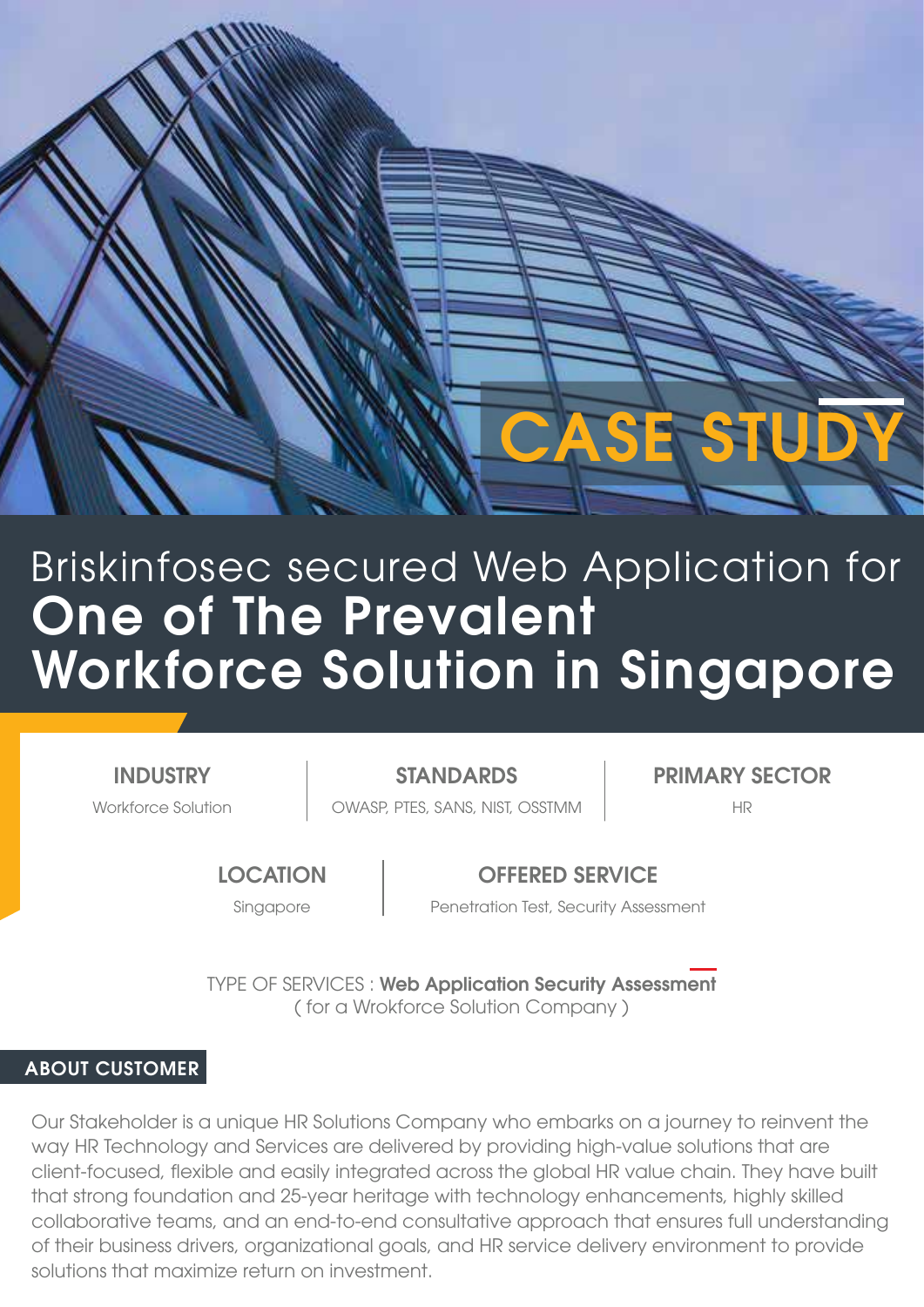#### ASSESSMENT SCOPE

Our Stakeholder provided us with an URL and IP address directly to perform security assessment for assessing and fixing the threats and vulnerabilities in the Web application and Network Devices (IP) of the Organization and to remove them. As a result of the security assessment, all the Stakeholder's applications and devices were free from vulnerabilities and threats that may compromise the application.

#### THE SOLUTION

Briskinfosec followed Open Web Application Security Project (OWASP Top10) unique framework and Penetration Testing Execution Standards (PTES) to identify all the hidden vulnerabilities. By using these frameworks, the security team completed the Web Application and Networks Security Assessment and Vulnerability fix Key highlights of the Vulnerability fix are as below :

| Serious issues related to Input validation and authorization, session management and cookies handling were identified. The identified vulnerabilities were fixed by the Development Team.

**Ne performed vulnerability assessment by both** automation and manual method of identifying the issues.

| We provided the complete Vulnerability fixing document as a reference to your development team.

**No provided complete security assessment to their** network devices based on the standards such as Penetration testing execution standards (PTES) and National Institute of standards and technology (NIST).

## TECHNICAL SECURITY ASSESSMENT REPORT

By the completion of security assessment, we have identified a whopping quantity of more than 30 potential security vulnerabilities. The identified vulnerabilities were then documented by technical security assessment report along with proper POC, and also we shared the same through protected PDF.

### **ISSUE TRACKING SHEET**

All the identified issues were captured and will the be subjected for the retest review in an XLS format.

## **OWASP ASVS**

(APPLICATION SECURITY VERIFICATION STANDARD) was shared.

## FINAL BUG FIX REPORT

Docket of the entire engagement, the issues that are identified, the recommendations and remediation are made to mitigate the detected threats.

## THE DELIVERABLE

The reports and remediation information provided were customized to match the Stakeholder's operational environment and development framework. The following reports were submitted to the customer: Key highlights of the Vulnerability fix are as below :

# | DAILY STATUS REPORT

This security assessment consumed around 1-2 weeks of time including retest. During the process of testing, issues were identified and we shared all the identified issues with corresponding recommendation FIX over mail on a daily basis. Our prospect looked at the given valid report (XLS) and started working the fix right from Day 1 as they need not work laboriously on the last day when the entire report is given by the security team thus making their final assessment report easier for preparation

# **THE CHALLENGES**

During the assessment, we were provided with limited user privileges. With it, we faced complications like the inability to access the credentials of certain confidential contents, crashing of certain applications during security testing and the persistence of intermediary problems which caused denial of access to the destination. But with sheer grit, Briskinfosec triumphantly completed the security assessment